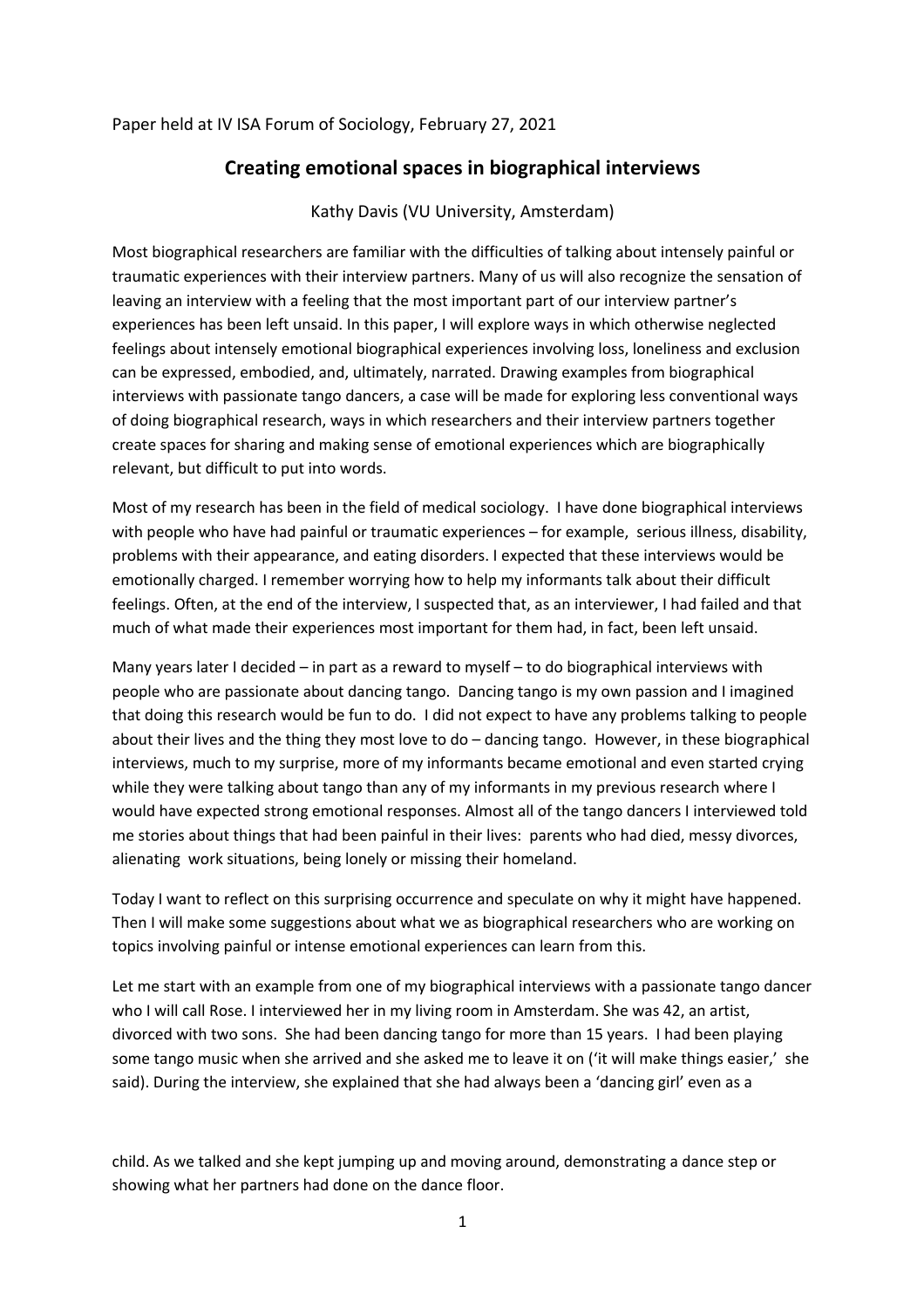For Rose, tango music always made her think of immigrant men living in Buenos Aires at the turn of the century who were the first to dance tango. There they were, missing their families ('you are in Buenos Aires, your grandmother is in Italy'). She imagined that there was always this piece of yourself that you couldn't share with your own children. 'It's something that everyone has,' she added. Then she began to cry. Through her tears, she explained that 'tango is a space where you can find your sadness and try to dance it away.' Still crying, she began a biographical narrative which continued for the rest of the interview. Rose had a Spanish father and a Dutch mother. When she was 10, her mother remarried and moved to Amsterdam. Rose was sent to a school where 'all the children had blond hair and blue eyes and I was the only one who looked different.' The children were always asking her 'where she was from' and she was always treated like an outsider. She never felt she belonged. Rose left home at a young age and she continued to deny her ancestry until she started dancing tango many years later. Recalling her first experiences learning to dance, she started to laugh. 'You know, tango was just perfect for me. I felt I didn't have to hide who I was any more. I didn't have to hide my origins and I didn't have to hide the loss either because that's all in tango anyway, that you have a family and that you have lost them.' She started to cry again and said: 'But you can still dance. This music – it just gives you a feeling of home when you have been uprooted.'

How can we make sense of Rose's crying during an interview about dancing tango?

As Enrique Santos Discépelo, a well-known tango composer put it, 'tango is a sad thought that is danced.' When people listen to tango music, sadness almost always comes in. The music is beautiful and full of the longing of the immigrants who composed it, sang it, and danced it. The lyrics are about all of the things that can go wrong in life, the things that you lost and might never find again. Even if you don't understand the lyrics, tango is a dance where you can be sad, where there is a space for sadness. You do not have to talk about your sadness, but neither do you have to be alone with it. You can share it – at least for a moment – with someone who will take you in their arms and move with you, together in the music.

I remember once many years ago being in a tango salon in Buenos Aires. I was feeling very sad because my mother was suffering from dementia and I was losing her, bit by bit. Many of you will recognize this experience and know that it is a very cruel way to lose someone you love. One of my dance partners noticed that I had tears in my eyes. He didn't ask me what was wrong and, in fact, we couldn't have talked about it anyway because at that time I didn't know much Spanish. Instead he just opened his arms and said: '*Ven. Vamos a bailar*.' 'Come. Let's dance.' And that's what we did. I didn't lose my sadness about my mother, but I found a space for it at that moment and for that moment, in a beautiful tango song, moving together with someone who was taking care of me.

What happened in the interviews with tango dancers was similar to what happened when they danced. They re-enacted feelings that were deeply embodied, but hard to put into words. When they wanted to listen to tango music during the interview, it was to help them talk about what they felt. They got up and moved around during the interview because it was the only way to share what they were feeling. They would gesticulate or use facial expressions to indicate feelings of joy or amazement, often reaching over to touch my arm in the process. Some even hugged me in order to demonstrate what they meant by a good (or a bad) embrace.